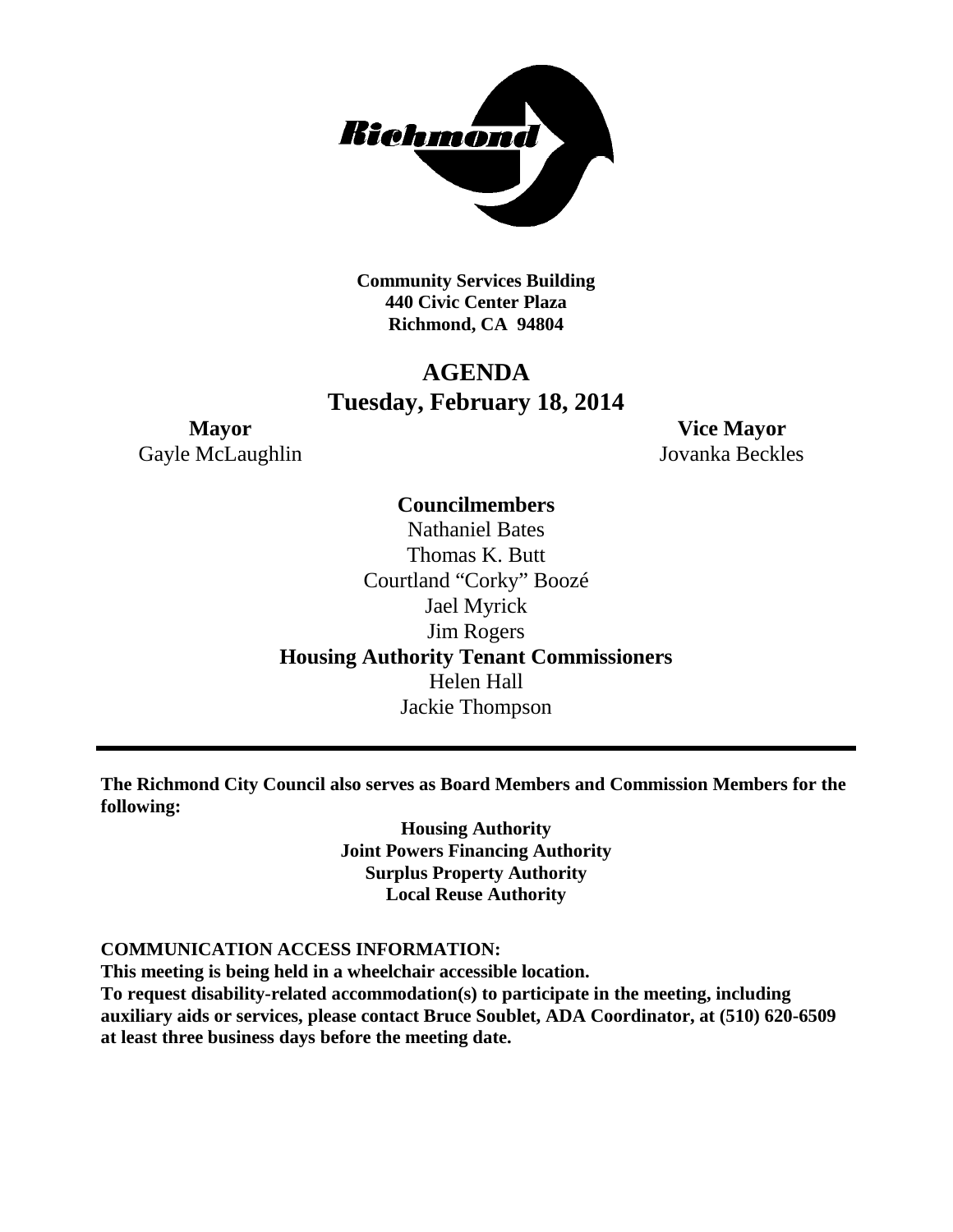# **MEETING PROCEDURES**

The City of Richmond encourages community participation at its City Council meetings and has established procedures that are intended to accommodate public input in a timely and time-sensitive way. As a courtesy to all members of the public who wish to participate in City Council meetings, please observe the following procedures:

**PUBLIC COMMENT ON AGENDA ITEMS:** Anyone who desires to address the City Council on items appearing on the agenda must complete and file a pink speaker's card with the City Clerk **prior** to the City Council's consideration of the item. Once the City Clerk has announced the item and discussion has commenced, no person shall be permitted to speak on the item other than those persons who have submitted their names to the City Clerk. Your name will be called when the item is announced for discussion. **Each speaker will be allowed TWO (2) MINUTES to address the City Council on NON-PUBLIC HEARING items listed on the agenda.**

**OPEN FORUM FOR PUBLIC COMMENT:** Individuals who would like to address the City Council on matters not listed on the agenda or on **Presentations, Proclamations and Commendations, Report from the City Attorney, or Reports of Officers** may do so under Open Forum. All speakers must complete and file a pink speaker's card with the City Clerk **prior** to the commencement of Open Forum. **The amount of time allotted to individual speakers shall be determined based on the number of persons requesting to speak during this item. The time allocation for each speaker will be as follows: 15 or fewer speakers, a maximum of 2 minutes; 16 to 24 speakers, a maximum of 1 and one-half minutes; and 25 or more speakers, a maximum of 1 minute.**

### **SPEAKERS ARE REQUESTED TO OCCUPY THE RESERVED SEATS IN THE FRONT ROW BEHIND THE SPEAKER'S PODIUM AS THEIR NAME IS ANNOUNCED BY THE CITY CLERK.**

**CONSENT CALENDAR:** Consent Calendar items are considered routine and will be enacted, approved or adopted by one motion unless a request for removal for discussion or explanation is received from the audience or the City Council. A member of the audience requesting to remove an item from the Consent Calendar must complete and file a speaker's card with the City Clerk **prior to the City Council's consideration of Agenda Review.** An item removed from the Consent Calendar may be placed anywhere on the agenda following the City Council's agenda review.

Any law enforcement officer on duty or whose service is commanded by the presiding officer shall be Sergeant-at-Arms of the Council meetings. He/she, or they, shall carry out all orders and instructions given by the presiding officer for the purpose of maintaining order and decorum at the Council meetings (City Council Rules of Procedure and Order Section III F, RMC Section 2.12.030).

**\*\*\*\*\*\*\*\*\*\*\*\*\*\*\*\*\*\*\*\*\*\*\*\*\*\*\*\*\*\*\*\*\*\*\*\*\*\*\*\*\*\*\*\*\*\*\*\*\*\*\*\*\*\*\*\*\*\***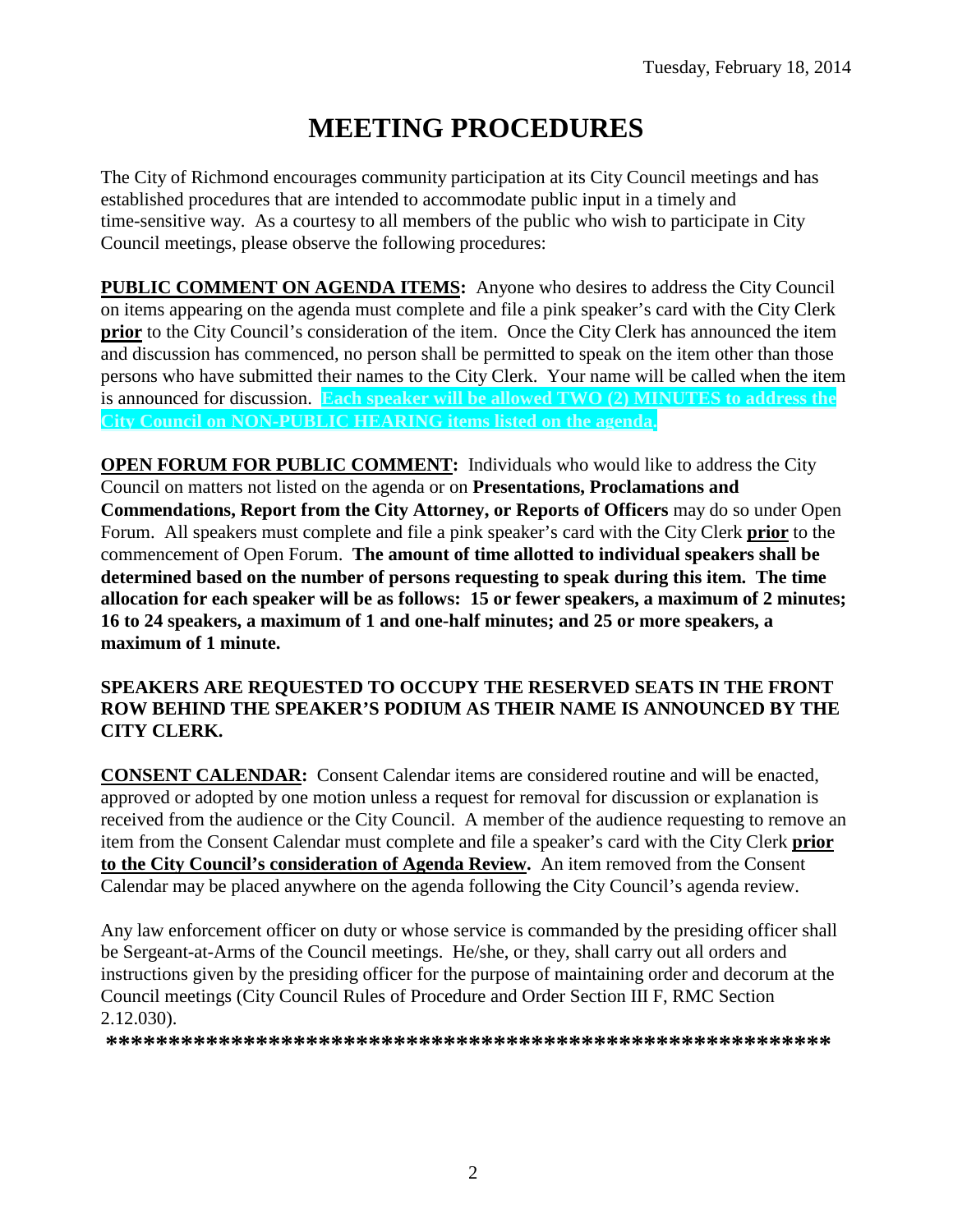# **OPEN SESSION TO HEAR PUBLIC COMMENT ON CLOSED SESSION ITEMS**

5:30 p.m.

### **A. ROLL CALL**

**B. PUBLIC COMMENT**

### **C. ADJOURN TO CLOSED SESSION**

## **CLOSED SESSION**

Shimada Room of the Community Services Building

### **A. CITY COUNCIL**

#### **A-1.** LIABILITY CLAIMS - PENDING LITIGATION (Government Code Section 54956.9):

Claimant: Robbie Hurtado Agency claimed against: City of Richmond

Claimant: Christian Castanchoa Agency claimed against: City of Richmond

#### **A-2.** CONFERENCE WITH REAL PROPERTY NEGOTIATOR (Government Code Section 54956.8):

Property: Westridge Apartments Agency negotiators: Bill Lindsay, James Goins, and Tim Jones Negotiating party: Menlo Capital Group Under negotiation: price and terms of payment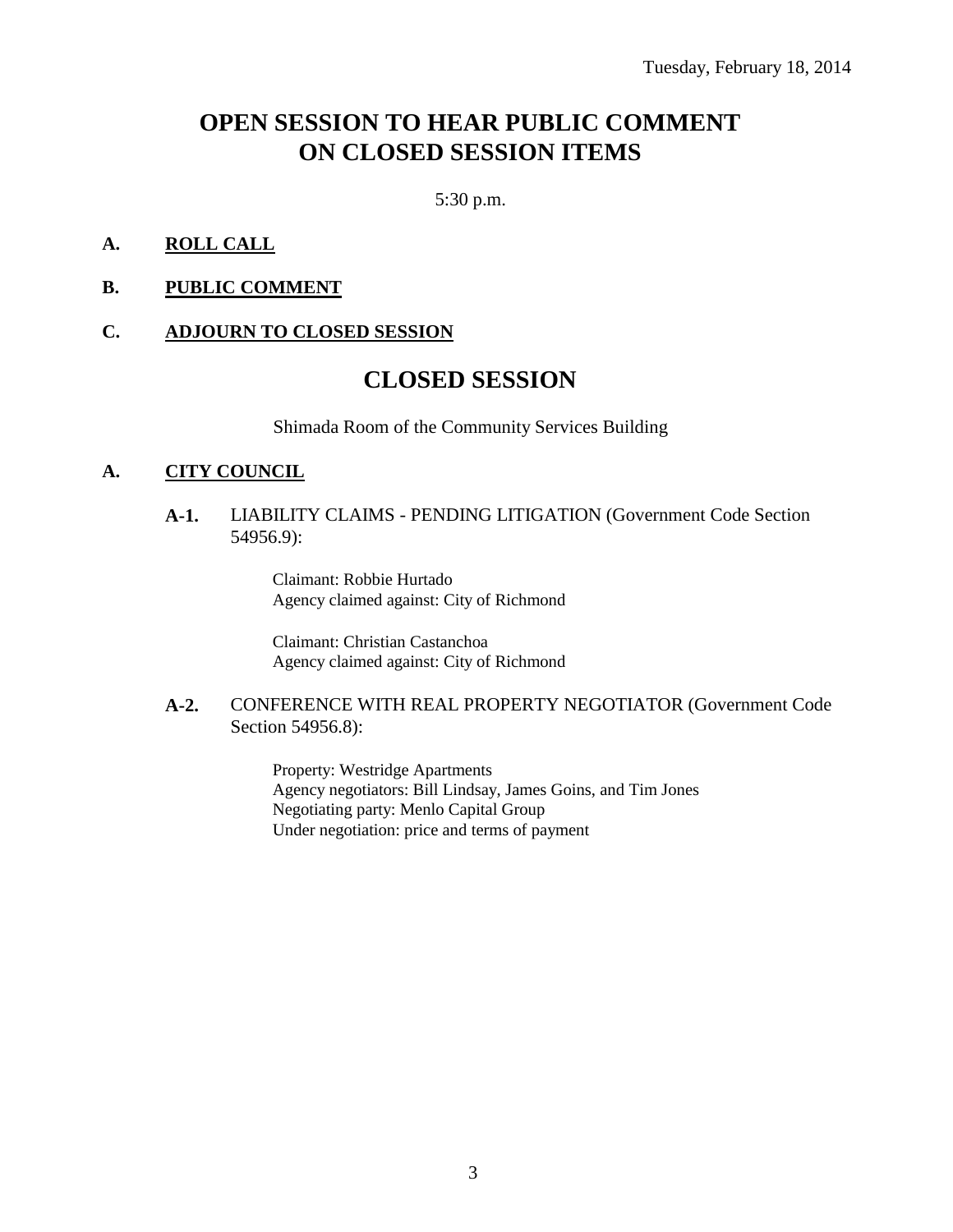# **MEETING OF THE SUCCESSOR AGENCY TO THE RICHMOND COMMUNITY REDEVELOPMENT AGENCY AND RICHMOND CITY COUNCIL**

6:30 p.m.

- **A. PLEDGE TO THE FLAG**
- **B. ROLL CALL**
- **C. STATEMENT OF CONFLICT OF INTEREST**
- **D. AGENDA REVIEW**

### **E. PRESENTATIONS, PROCLAMATIONS, AND COMMENDATIONS**

**E-1.** PRESENTATION of Black History Month 2014 proclamations honoring longstanding, outstanding Richmond community leaders Naomi Williams, Texanita Bluitt, and Mrytle Braxton - Mayor McLaughlin (620-6503).

### **F. REPORT FROM THE CITY ATTORNEY OF FINAL DECISIONS MADE AND NON-CONFIDENTIAL DISCUSSIONS HELD DURING CLOSED SESSION**

### **G. OPEN FORUM FOR PUBLIC COMMENT**

### **H. SUCCESSOR AGENCY TO THE RICHMOND COMMUNITY REDEVELOPMENT AGENCY CONSENT CALENDAR**

- **H-1.** ADOPT a resolution approving the Successor Agency to the Richmond Community Redevelopment Agency's Recognized Obligation Payment Schedule for the period July 2014 to December 2014 (ROPS 14/15A) pursuant to AB 1X26 and AB 1484 - Housing and Community Development (Patrick Lynch 307- 8140).
- **H-2.** ADOPT a resolution approving a contract with the Center for Creative Land Recycling (CCLR) in an amount not to exceed \$25,000, and for a term from March 1, 2014, to June 30, 2015, to provide environmental and program management assistance including but not limited to administrative, audit, regulatory, and grant compliance services related to completion of soil remediation activities at the Miraflores Housing Development site - Housing and Community Development (Patrick Lynch 307-8140).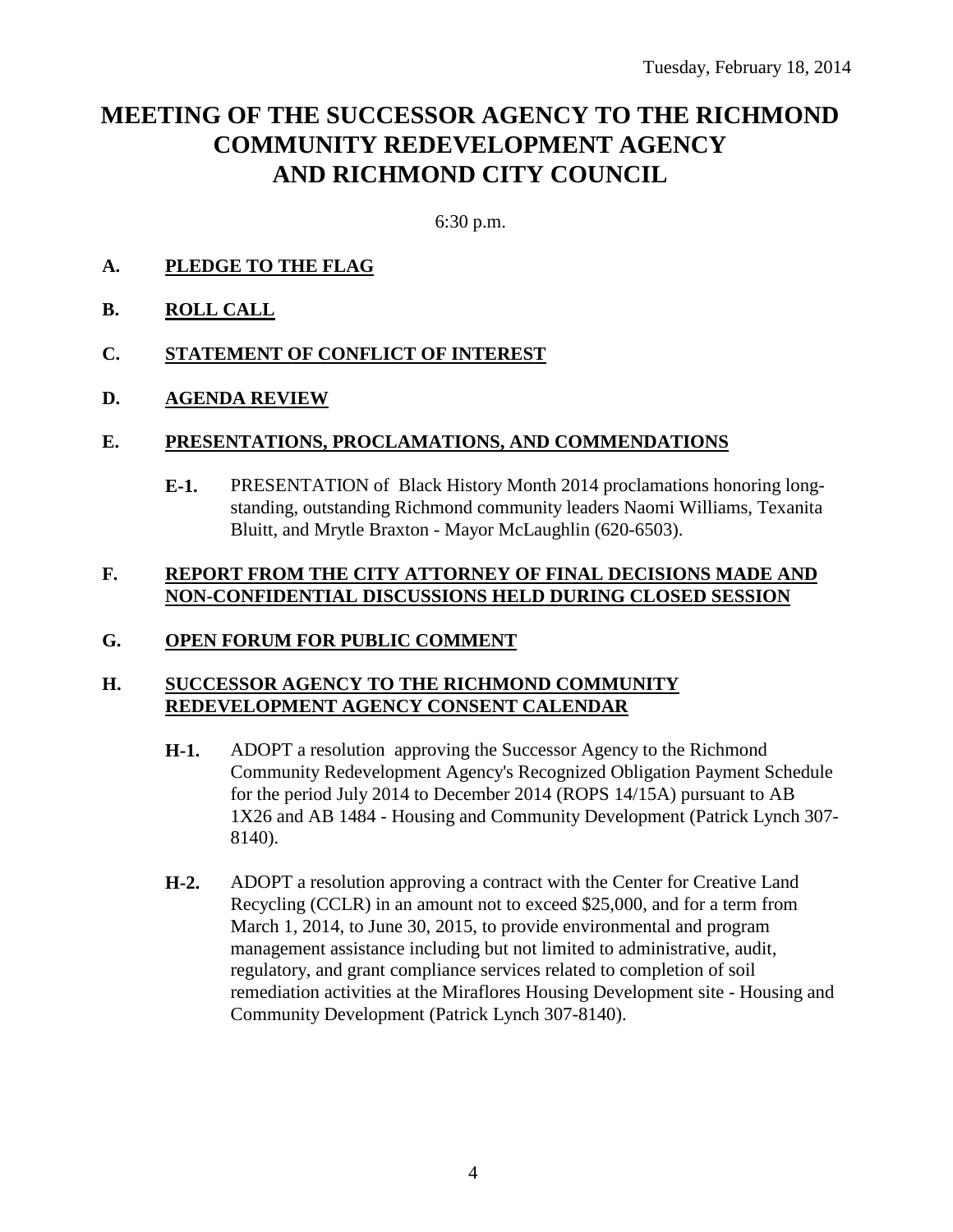**H-3.** ADOPT resolutions approving and authorizing: (1) amendment of the 2013-2015 biennial budget for the Officer Bradley A. Moody Memorial Underpass, increasing fiscal year 2013-2014 expenditures by \$9,750,400 to \$28,026,205, decreasing fiscal year 2014-2015 expenditures by \$5,289,206 to \$10,774,193, and reallocating \$4,461,194 of unspent fiscal year 2012-2013 expenditures to fiscal year 2013-2014; and (2) amendment of the construction management contract with The Hanna Group, increasing the payment limit by \$322,645 to a total not to exceed amount of \$4,822,068 - Successor Agency to the Richmond Community Redevelopment Agency (Patrick Lynch/Chadrick Smalley 307- 8091). This item was reviewed and recommended for approval by the Finance Committee at its February 7, 2014, meeting.

### **I. CITY COUNCIL CONSENT CALENDAR**

- **I-1.** RECEIVE a monthly report on the Richmond Municipal Sewer District for January 2014 - Engineering Services Department (Chad Davisson 307-8091).
- **I-2.** AUTHORIZE the Port to enter into an amended lease with Intren Inc. for a portion of the warehouse and the land at Terminal 3, 1411 Harbour Way South, for a term of one year, with two options to extend the lease for a period of six months each, providing annual revenue of \$90,000 - Port Department (Jim Matzorkis 215-4600).
- **I-3.** APPROVE a sole-source agreement with L.N. Curtis & Sons, the exclusive distributor of Globe Millenia brand personal protective clothing, for the purchase of such personal protective clothing for fire department personnel in an amount not to exceed \$90,000 within a three-year period - Fire Department (Chief Michael Banks 307-8041).
- **I-4.** ADOPT a resolution in support of the I-80/Central Avenue Interchange Enhancement Project Phase I concept plan and direct staff to proceed with project implementation using Contra Costa Transportation Authority funds - Engineering Services Department (Alan Wolken/Steven Tam 307-8091).
- **I-5.** ADOPT a resolution approving a Memorandum of Understanding (MOU) between SEIU Local 1021 and the City of Richmond. The MOU will be effective from July 1, 2013, through March 31, 2016, and provides for a 6% salary increase over a three-year period - Human Resources Management Department (Lisa Stephenson 620-6600).
- **I-6.** INTRODUCE an ordinance (first reading) to establish wages, salaries, and compensation for the classifications represented by the Service Employees' International Union (SEIU Local 1021) in the City's classified service, and repealing Ordinance No. 42-06 N.S. - Human Resources Management Department (Lisa Stephenson 620-6600).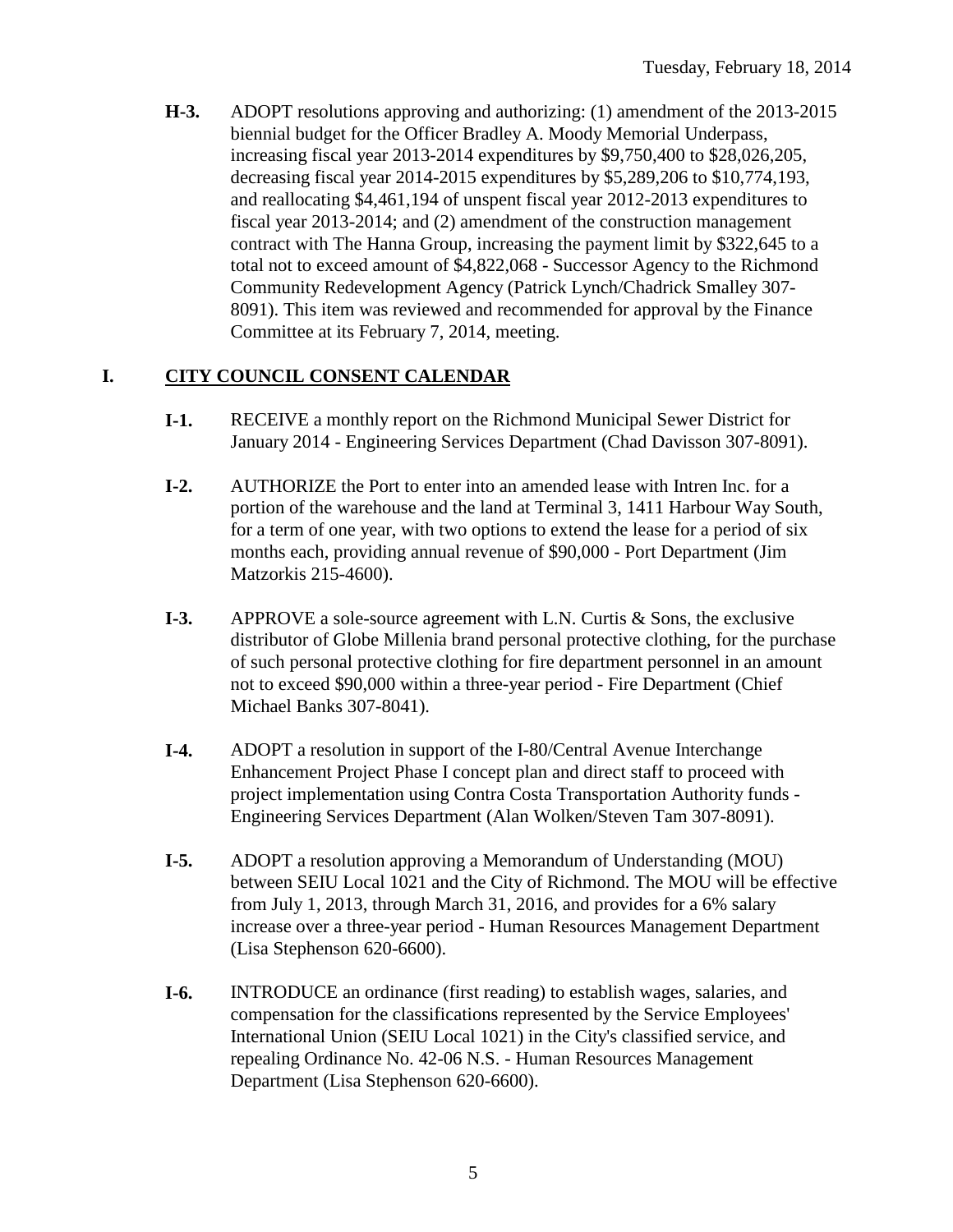- **I-7.** APPROVE actions relating to the competitive procurement of post-collection processing and disposal services conducted by the West Contra Costa Integrated Waste Management Authority ("RecycleMore"): (1) ADOPT a post-collection service agreement with Richmond Sanitary Services, a subsidiary of Republic Services, Inc. (Republic); (2) APPROVE a collection franchise agreement amendment with Richmond Sanitary Service / Republic; and (3) APPROVE the transfer station franchise agreement with Golden Bear Transfer Services, Inc. - City Manager's Office (Bill Lindsay 620-6512).
- **I-8.** INTRODUCE an ordinance (first reading) amending Richmond Municipal Code Sections 9.20.150 and 9.20.155 to increase the solid waste collection rates by 1.56% to reflect the change in the Consumer Price Index (CPI) in accordance with the franchise agreement between the City of Richmond and Richmond Sanitary Service - Finance Department (James Goins 620-6741).
- **I-9.** APPROVE a sole-source agreement with ECMS, Inc. to clean and repair the Fire Department's personal protective equipment in an amount not to exceed \$15,000 over the next three years - Fire Department (Chief Michael Banks 307-8041).
- **I-10.** APPROVE a contract amendment with Architects MA to provide structural design changes and environmental assessments to the Family Justice Center in an amount not to exceed \$13,600, with a total contract amount not to exceed \$158,100 that is included in the Council-approved bond and budget for the project - Police Department (Chief Chris Magnus 621-1802).
- **I-11.** APPROVE a construction agreement with Turner Group Construction in an amount not to exceed \$86,795 to renovate the property at 127 South 27th Street using Neighborhood Stabilization Program III (NSP3) funds, and to provide construction-related training and work experience to Richmond BUILD participants - Housing and Community Development (Patrick Lynch 307-8140).
- **I-12.** APPROVE a construction agreement with Turner Group Construction for an amount not to exceed \$424,215 to renovate the property at 411-423 South 23rd Street using Neighborhood Stabilization Program III (NSP3) funds, and to provide construction-related training and work experience to Richmond BUILD participants - Housing and Community Development (Patrick Lynch 307-8140).
- **I-13.** APPROVE the purchase of a technical rescue vehicle from Hi-Tech EVS to replace an existing unit for the Richmond Fire Department for a total cost of \$399,000, and authorize the balance of funding in the amount of \$99,000 to augment \$300,000 in previously-accepted grant funds for this purchase - Public Works Department (Yader A. Bermudez 231-3008).
- **I-14.** APPROVE the minutes of the regular December 17, 2013, City Council Meeting - City Clerk's Office (Diane Holmes 620-6514).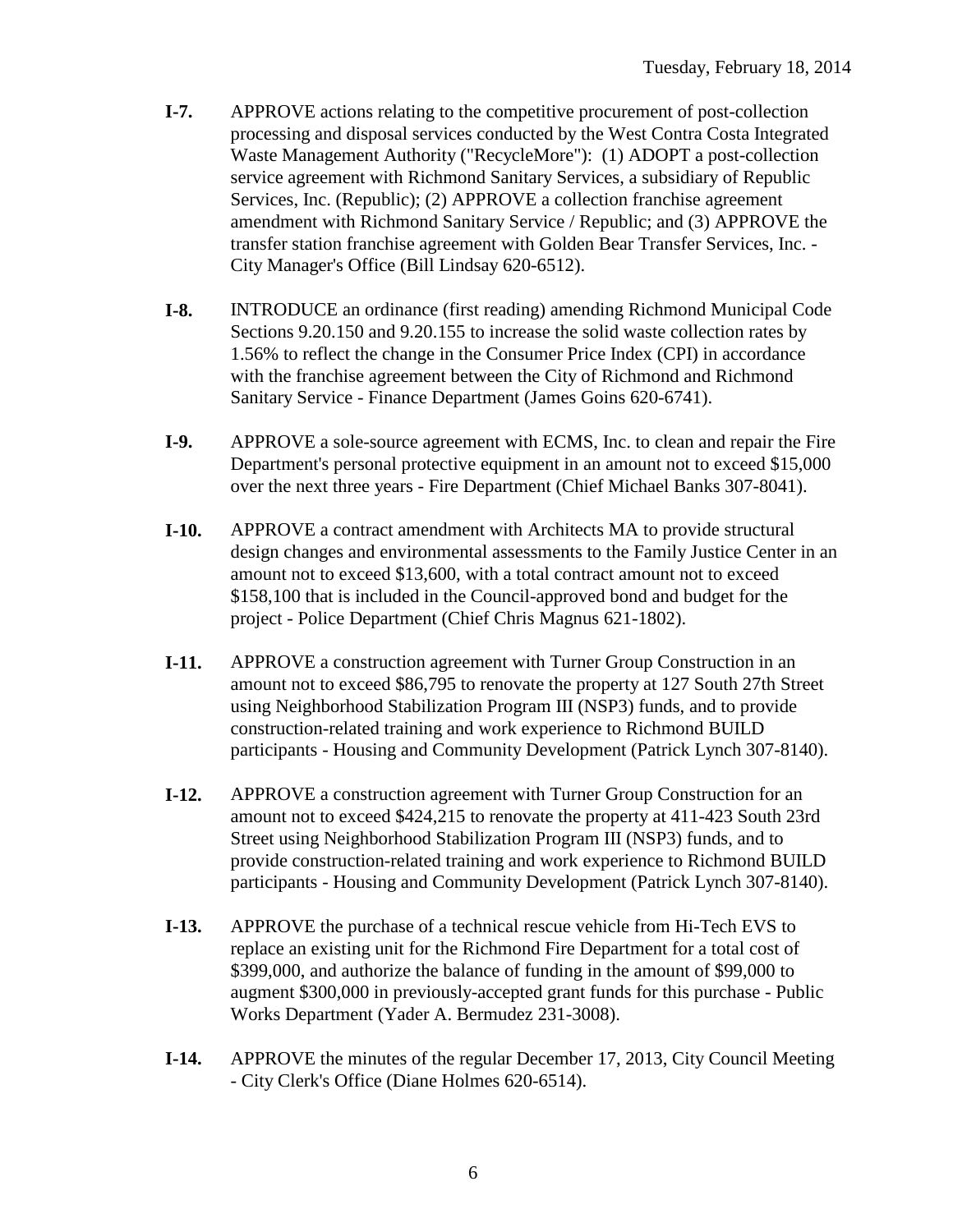- **I-15.** ADOPT a resolution approving the application for grant funds for the Sustainable Communities Planning Grant and Incentives Program under the Safe Drinking Water, Water Quality and Supply, Flood Control, River and Coastal Protection Bond Act of 2006 (Proposition 84) for development of the Richmond Climate Action Plan - City Manager's Office (Bill Lindsay 620-6512).
- **I-16.** APPROVE an amendment to the existing on-call design services contract with Harris & Associates to continue pavement designs for the City of Richmond, increasing the term by 12 months to a revised termination date of June 30, 2015, and increasing the contract amount by \$100,000 to a total contract amount not to exceed \$600,000 - Engineering Services Department (Alan Wolken 307- 8137/Tawfic Halaby 621-1612). This item was reviewed and recommended for approval by the Finance Committee at its February 7, 2014, meeting.
- **I-17.** APPROVE a contract with Liebert Cassidy Whitmore MP in an amount of \$100,000 to continue contract negotiations, legal consultation, and employee training for the period January 1, 2014, through December 31, 2014 - Human Resources Management Department (Lisa Stephenson 620-6600). This item was reviewed by the Finance Committee at its February 7, 2014, meeting.
- **I-18.** APPROVE the National Joint Powers Association (NJPA) contract with Staples & Commercial, Inc. and the National Cooperative Purchasing Alliance (NCPA) contract with American Office Products Distributors, Inc. (AOPD), with The Office City as the local distributor, in an amount not to exceed \$350,000 per year for the two vendors for a period of three years, with two one-year options to renew - Finance Department (James Goins 620-6740). This item was reviewed and recommended for approval by the Finance Committee at its February 7, 2014, meeting.
- **I-19.** APPROVE a contract with Baker & Taylor, Inc. authorizing Richmond Public Library to purchase preprocessed library materials, and customized services, not to exceed a total of \$750,000 over the period of fiscal years 2013-14, 2014-2015, and 2015-2016 with the option of two one-year extensions - Library and Cultural Services Department (Katy Curl/Wylendia Eastman 620-6554). This item was reviewed and recommended for approval by the Finance Committee at its February 7, 2014, meeting.
- **I-20.** ADOPT a resolution authorizing the utilization of a progressive design-build project delivery method for construction of a wet weather storage facility, with construction costs not to exceed \$17,500,000 and project management costs not to exceed \$850,000, and authorize a contract with Carollo Engineers to lead the progressive design-build team - Engineering Services Department (Chad Davisson 307-8091). This item was reviewed and recommended for approval by the Finance Committee at its February 7, 2014, meeting.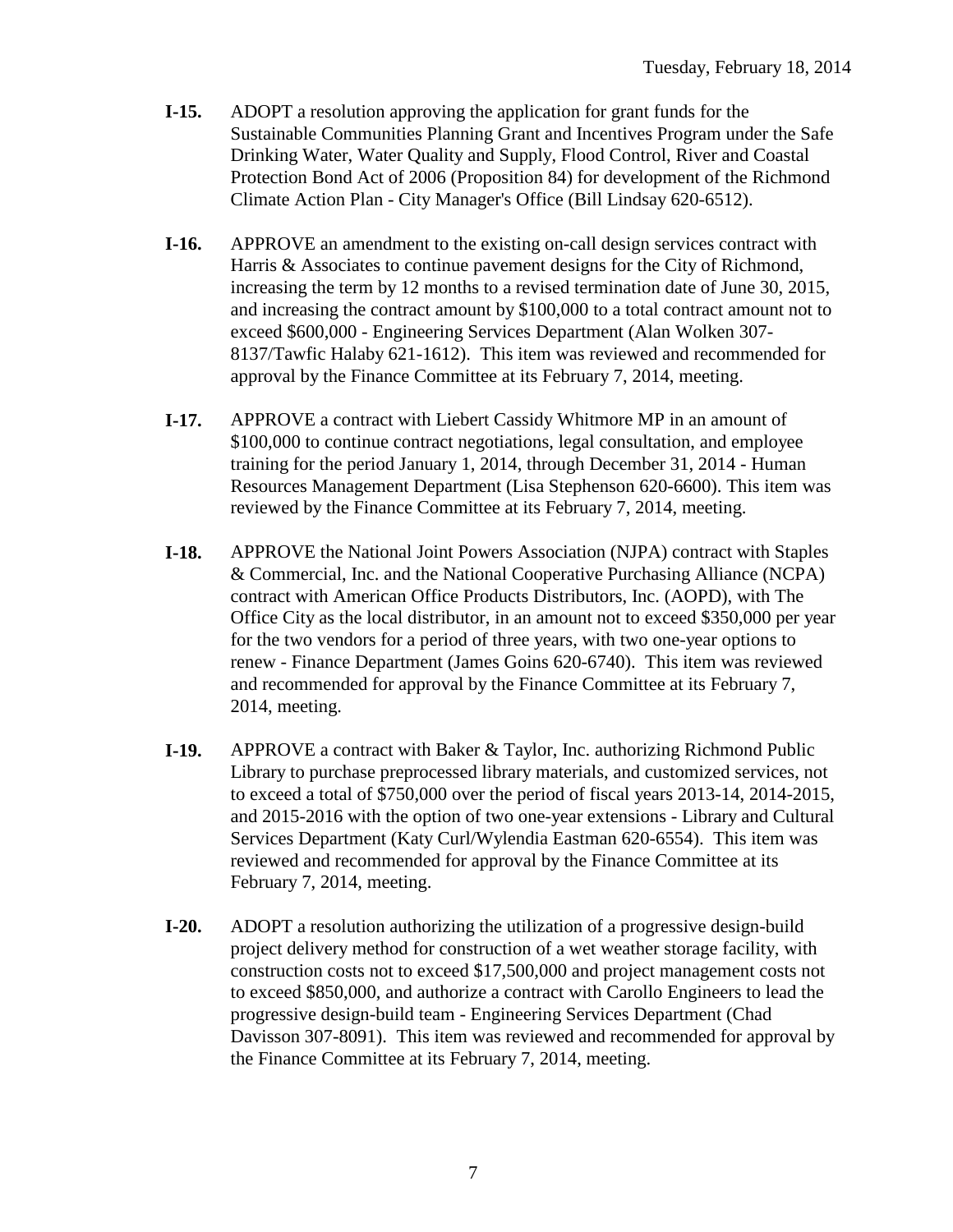**Should any of the following continued items be removed from the Consent Calendar, they will be heard immediately following the approval of the Consent Calendar. All other items removed from the Consent Calendar will be placed at the end of the agenda for consideration.**

- **I-21.** APPROVE a 20-year master lease agreement with Golden Solar Power Group (GSPG) for the General Warehouse located at the Point Potrero Marine Terminal, providing for approximately \$4,900,000 of lease revenue to the Port, with the Port retaining the value of the building rehabilitation, and restoration which is anticipated to be a minimum of \$1,000,000 - Port Department (Jim Matzorkis 215-4600). This item was continued from the December 3, 2013, meeting.
- **I-22.** APPROVE a three-year license agreement with Nematode Holdings, Inc. to use City-owned property at 2100 Western Drive at Point Molate from March 1, 2014 - February 28, 2017, for the storage of miscellaneous equipment primarily related to the ferry rider's publication "Bay Crossings", a periodical which covers ferry service and the working waterfront scene around the Bay - City Manager's Office (Bill Lindsay 620-6512). This item was continued from the February 4, 2014, meeting.
- **I-23.** ADOPT a resolution to apply for and accept \$249,600 in grant funds from the Bay Area Air Quality Management District (BAAQMD) for the continuation of an employment shuttle service within the City of Richmond - City Manager's Office (Bill Lindsay 620-6512). This item was continued from the February 4, 2014, meeting.

### **J. RESOLUTIONS - NOT EARLIER THAN 7:00 P.M.**

**J-1.** ADOPT a resolution endorsing the Saffron Strand 2014 Annual Homeless Workforce Conference "Let's Get Serious: Skills, Jobs, Careers as Paths Out of Homelessness and Poverty" taking place June 16-17 at the Richmond Auditorium and waive the rental fee of the Auditorium - Mayor McLaughlin (620-6503) Vice Mayor Beckles (620-6568) Councilmember Myrick (620-6636).

### **K. ORDINANCES - NOT EARLIER THAN 7:15 P.M.**

**K-1.** INTRODUCE an ordinance (first reading) regulating the operation of Second Hand Dealers, including but not limited to "Cash for Gold" businesses, and restricting their location to C-2, General Commercial and C-3, Regional Commercial, zoning districts within the City - Planning and Building Services Department (Richard Mitchell 620-6706).